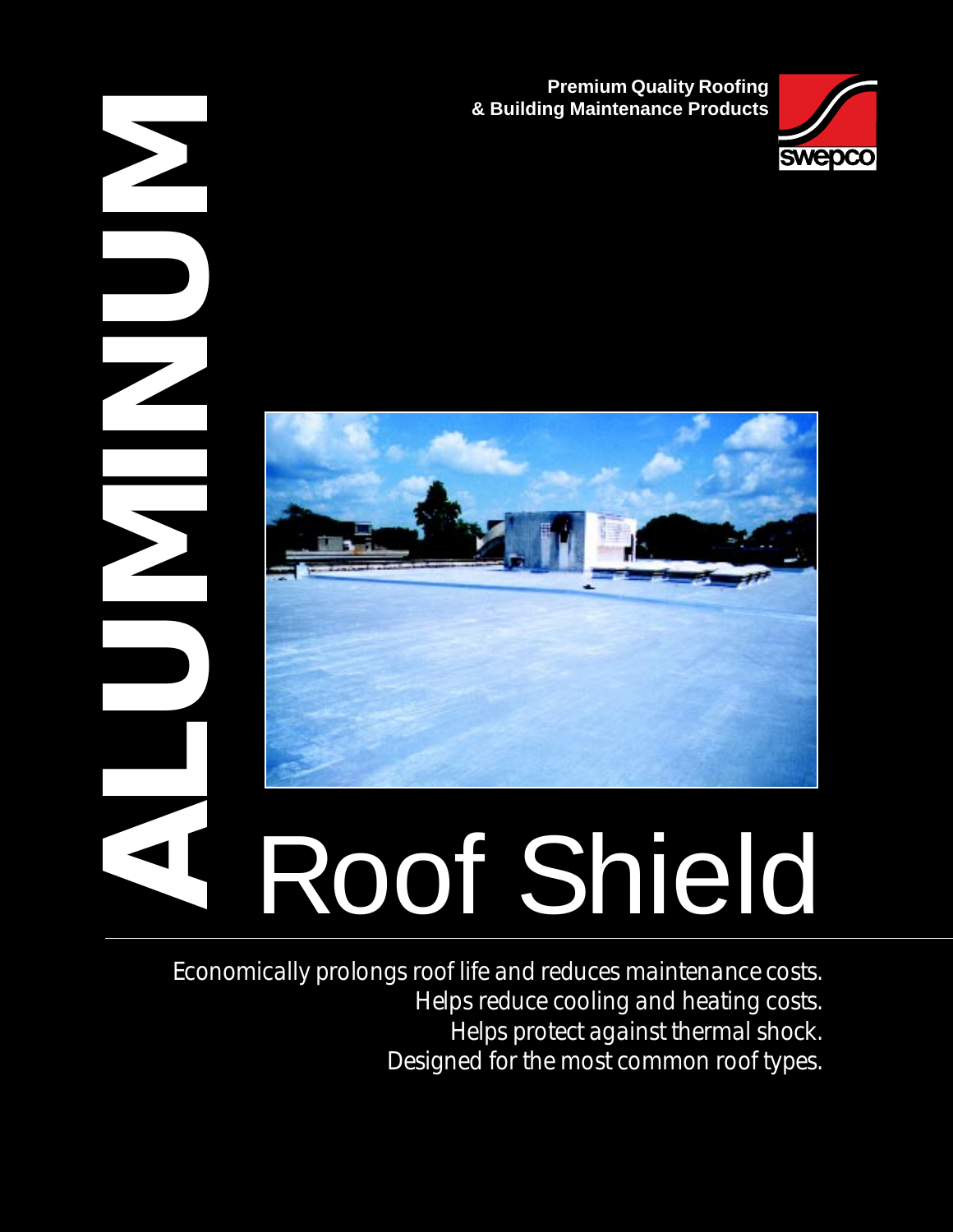# Forms a highly reflective continuous shield of aluminum.

SWEPCO Aluminum Roof Shield is a premium quality protective coating for roofs. When applied, millions of tiny aluminum flakes "leaf" to the surface and

form a tough shield of continuous aluminum. Properly maintained, this extra layer of protection can pay for itself over and over again in prolonged roof life, reduced roof maintenance costs and reduced cooling and heating costs.



# Economically prolongs roof life; reduces maintenance needs.

The highly reflective shield provided by SWEPCO Aluminum Roof Shield reflects as much as 55% of the sun's radiation . . . that's up to five times as reflective as typical gravel covered roofs and ten times more reflective than typical black roofs.

While SWEPCO Aluminum Roof Shield is not a waterproofer, it keeps roofs waterproof longer by reflecting a major portion of the ultra-violet radiation which causes oxidation, rapid aging and deterioration of asphalt.

# Helps protect roofs from thermal shock.



**ALUMINUM** 

SWEPCO Aluminum Roof Shield also reflects a significant portion of the sun's infra-red heat-producing radiation. So it

keeps roof surfaces cooler and narrows the differential between daytime high temperatures and nightime low temperatures. And that means less expansion and contraction of the roof membrane, less stress, less thermal shock, less likelihood of splitting and cracking and longer roof life.

# Reduces cooling and heating costs.

By reflecting the sun's heat producing infra-red radiation and lowering roof surface temperatures, SWEPCO Aluminum Roof Shield significantly reduces sum-

mertime cooling loads in air conditioned buildings. And structures which are not air conditioned benefit from cooler interior temperatures.

SWEPCO Aluminum Roof Shield is beneficial in winter, too. One natural characteristic of aluminum is that it dissipates heat from within the building more slowly than many other types of surfaces. In cold weather, this means Aluminum Roof Shield helps minimize heat loss due to radiation from the roof.

# Economical.

With SWEPCO Aluminum Roof Shield a little goes a long way. The lowest coverage rate in the industry means you get more protection per gallon or liter.

#### **. . . a highly reflective shield of aluminum metallic flakes.**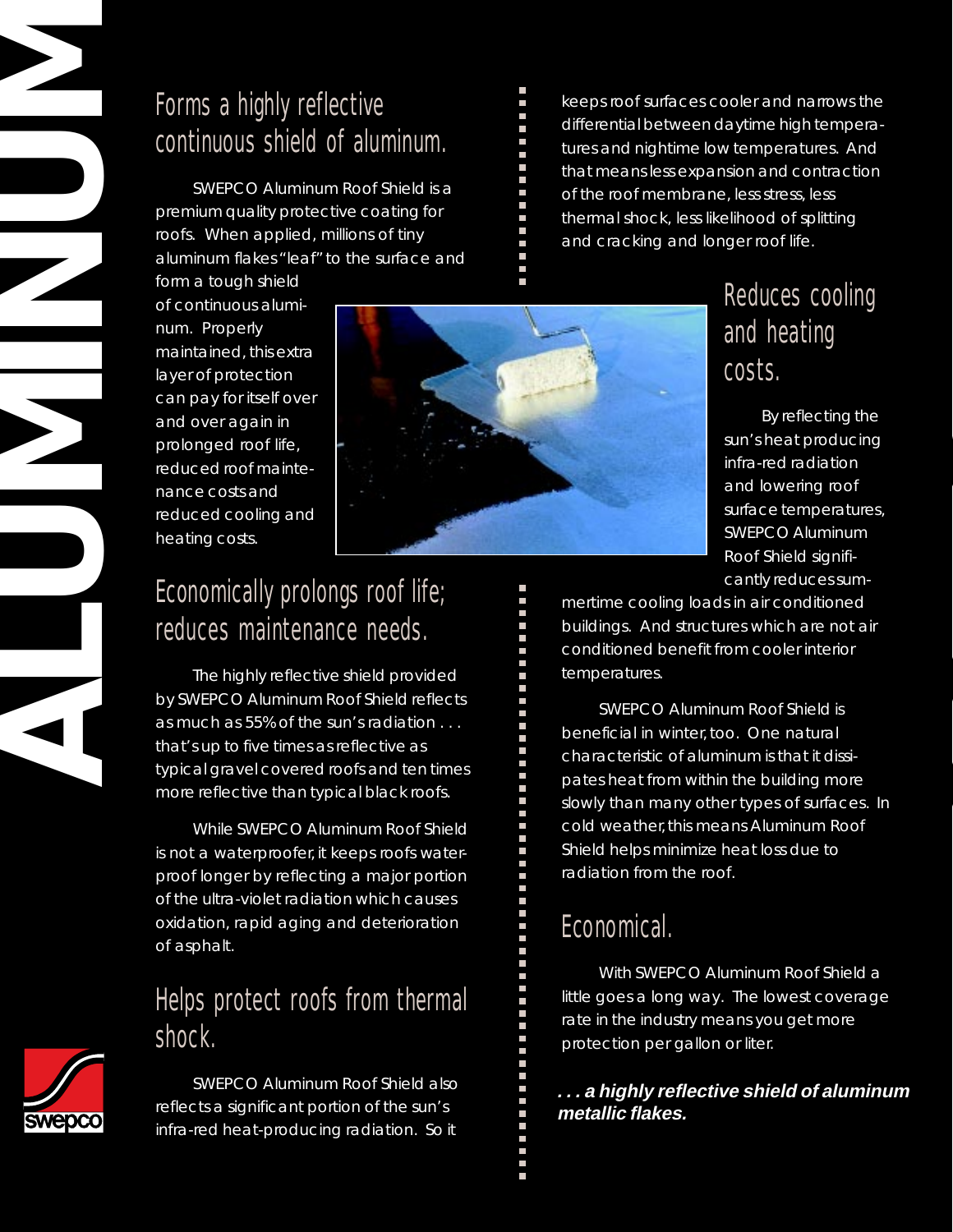## Cuts roof maintenance costs.

The modern, smooth surface provided by SWEPCO Aluminum Roof Shield is

easier and less costly to inspect and maintain. Periodic inspection takes minutes instead of hours. And, when maintenance does finally become necessary, it costs less because it takes less time.

## Finest raw materials insure a durable surface.

Specially selected petroleum stocks are carefully refined to produce "Heart of Texas" Asphalt, a superior roofing asphalt

with the optimum degree of softness. Then the finest pure aluminum pigments are added in substantually higher quantity than typical relfective paints. These pigments are first polished, then coated with a special agent and aged during manufacturing to

**ROOF** 

**SHIELD**

assure superior "leafing" action. The result is a continuous shield of aluminum that provides excellent resistance to solar radiation, salt water, moisture, rust and a wide variety of common industrial pollutants.

# Designed to protect the most common roof types.

SWEPCO Aluminum Roof Shield is compatible with a wide variety of industrial and commercial roofing materials. It's recommended for both



new and old asphalt roofs, modified bitumen roofs and bare metal. It's available in both silver and metallic green.

# Effective in a wide variety of industrial & commercial applications.

Its exceptional versatility makes it a natural choice for the protection of many types of buildings. Its effects on energy consumption makes it a natural for surfacing conventional asphalt roofs over high occupancy buildings, such as retail stores, hospitals, schools, municipal buildings and sports facilities, hotels and motels, restaurants, clubs and other high traffic businesses and institutions. Its resistance to

> corrosion and many industrial pollutants makes it especially effective for use on structures in industrial areas, such as manufacturing plants, warehouses, shipping terminals and other similar facilities. Its ability to reduce interior temperature of buildings which are not air condi-

tioned can be very beneficial in agricultural use. Cooler temperatures in stock shelters, hen houses, barns and other storage facilities can mean healthier stock and increased productivity.

### Easy to apply.

SWEPCO Aluminum Roof Shield is applied straight from the container with brush, roller, squeegee or airless spray equipment. It requires no heating or thinning, just thorough mixing.